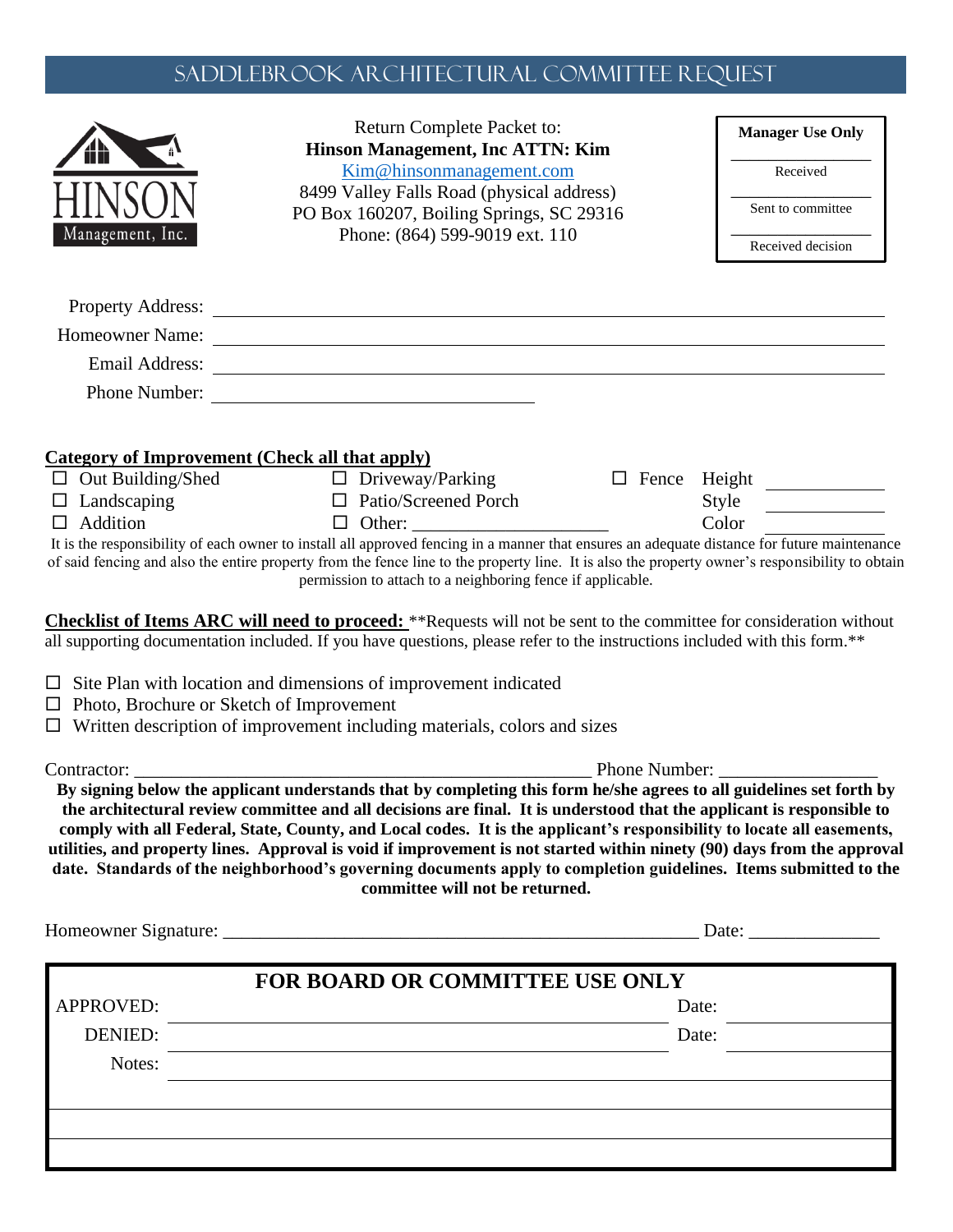|                                                                               | Notes:                                                                                                                                                                                                                                                                                                                                                                                                   | accepted<br>electronic<br>samatures<br>are not                           |
|-------------------------------------------------------------------------------|----------------------------------------------------------------------------------------------------------------------------------------------------------------------------------------------------------------------------------------------------------------------------------------------------------------------------------------------------------------------------------------------------------|--------------------------------------------------------------------------|
| will be doing the work yourself.<br>kiduus<br>write<br>"self"<br>on this line | PPROVED:<br><b>DENIED:</b><br>FOR BOARD OR COMMITTEE USE ONLY<br>Date:<br>Date:                                                                                                                                                                                                                                                                                                                          | request before submitting.<br>You must sign<br>and date your             |
| completing the project. If you                                                | Homeowner Signature:<br><b>Date:</b>                                                                                                                                                                                                                                                                                                                                                                     |                                                                          |
| number for the contractor<br>Include<br>the name and phone                    | utilities, and property lines. Approval is void if improvement is not started within ninety (90) days from the approval<br>date. Standards of the neighborhood's governing documents apply to completion guidelines. Items submitted to the<br>comply with all Federal, State, County, and Local codes. It is the applicant's responsibility to locate all casements,<br>committee will not be returned. | internet<br>brochure or an image<br>from the                             |
| 부스<br>look like                                                               | Contractor:<br>By signing below the applicant understands that by completing this form he/she agrees to all guidelines set forth<br>the architectural review committee and all decisions are final. It is understood that the applicant is responsible to<br>Phone Number:                                                                                                                               | requested improvement.<br>be a drawing.<br>picture form<br>This can<br>ø |
| are requesting.<br>placed and a description of what<br>where it will<br>ă     | őά<br>Written description of improvement including materials, colors and sizes<br>Photo, Brochure or Sketch of Improvement                                                                                                                                                                                                                                                                               | A visual<br>representation<br>mo/ fo                                     |
| mprovement.<br>Describe your requested<br>Include what you                    | all supporting documentation included. If you have questions, please refer to the instructions included with this form.**<br><b>Checklist of Hems ARC will need to proceed:</b> "Requests will not be sent to the committee for consideration without<br>D<br>Site Plan with location and dimensions of improvement indicated                                                                            | example<br>on the following<br>page                                      |
|                                                                               | of said fencing and also the entire property from the fence line to the property line. It is also the property owner's responsibility to obtain<br>permission to attach to a neighboring fence if applicable.                                                                                                                                                                                            | Further information<br>and an                                            |
| indicate the height, style and<br>color here                                  | It is the responsibility of each owner to install all approved fencing in a manner that ensures an adequate distance for future maintenance<br>Ο<br>□<br>ο<br><b>Addition</b><br>Landscaping<br>Out Building/Shed<br>Ω<br>□<br>Ω<br>Patio/Screened Porch<br>Other:<br>Driveway/Parking<br>$\Box$ Fence<br>Style<br>Color<br>Height                                                                       | be completed<br>at the same time                                         |
| If you are requesting<br>a fence,                                             | Category of Improvement (Check all that apply)                                                                                                                                                                                                                                                                                                                                                           | projects in one packet if they will                                      |
|                                                                               | Phone Number:<br>Email Address:                                                                                                                                                                                                                                                                                                                                                                          | improvements you are requesting<br>You may request multiple              |
| regarding your request                                                        | Homeowner Name:<br><b>Property Address:</b>                                                                                                                                                                                                                                                                                                                                                              | Check any box that applies<br>to the                                     |
| can contact you with information<br>Your contact information,<br>SO We        | Management,<br>Phone: (864) 599-9019 ext. 1##<br><b>Received decision</b>                                                                                                                                                                                                                                                                                                                                |                                                                          |
|                                                                               | PO Box 160207, Boiling Springs, SC 29316<br>8499 Valley Falls Road (physical address)<br>Sent to communice                                                                                                                                                                                                                                                                                               | representative                                                           |
|                                                                               | Hinson Management, Inc ATTIN: Name<br>name a hinsonmanagement, com<br>Return Complete Packet to:<br>Manager Use Only<br>Received                                                                                                                                                                                                                                                                         | information for your<br>is preferred, and contact                        |
|                                                                               | <neighborhood> ARCHITECTURAL COMMITTE<br/><b>REQUEST</b></neighborhood>                                                                                                                                                                                                                                                                                                                                  | Where to return<br>your form,<br>final                                   |
|                                                                               | Гhe<br>Form                                                                                                                                                                                                                                                                                                                                                                                              |                                                                          |
|                                                                               |                                                                                                                                                                                                                                                                                                                                                                                                          |                                                                          |
| will not be accepted. If you have any questions,                              | contact your representative via the information on the top of the form. Requests will not be accepted by any third party<br>Committee<br>Request, incomplete requests                                                                                                                                                                                                                                    | This guide will aid you in completing an Architectural                   |

Architectural Committee Request Form Instructions